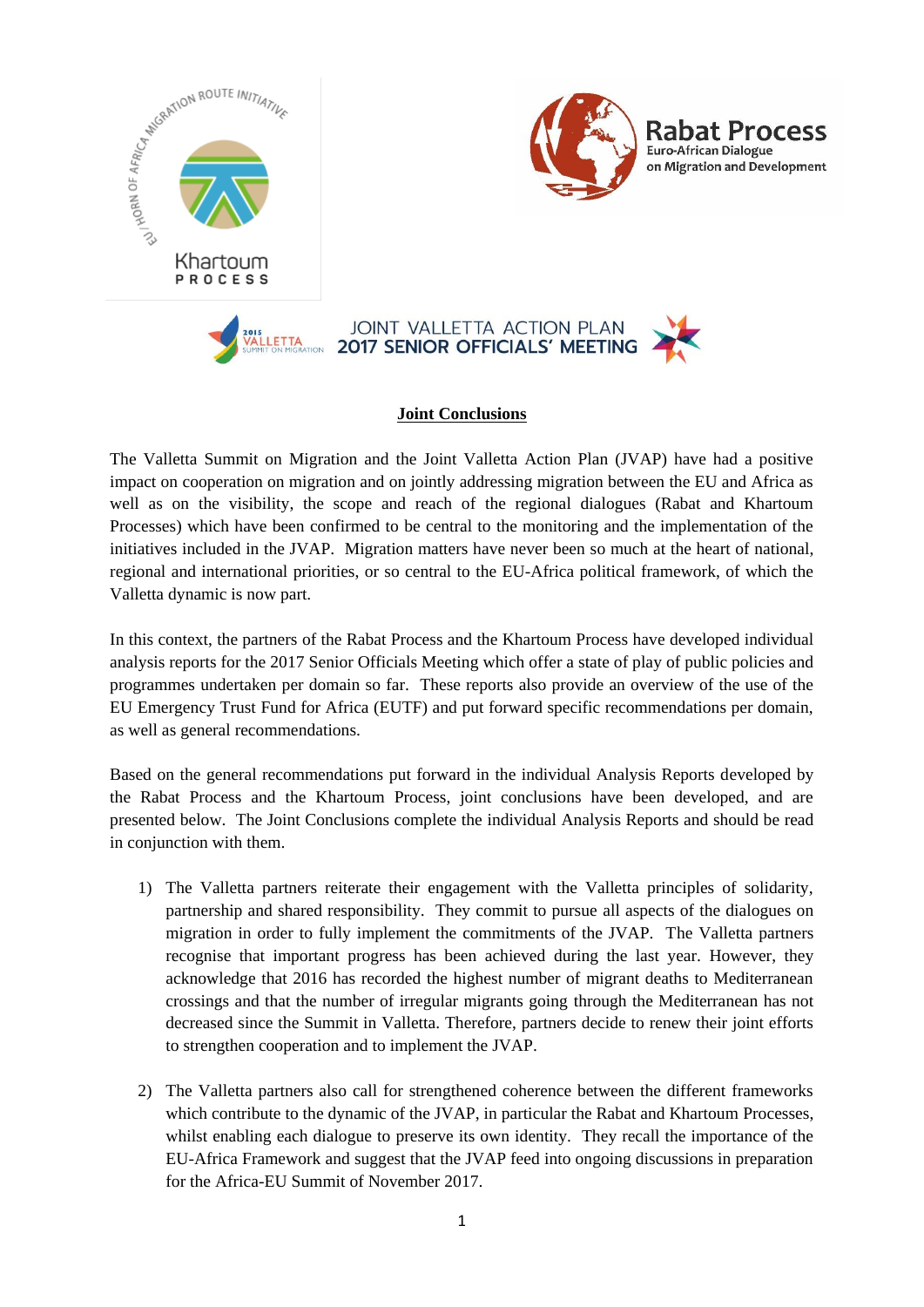- 3) Managing migration and mobility-related issues should be addressed in a balanced and mutually beneficial way and with a comprehensive approach. Well-managed migration provides opportunities, the benefits of which must be utilised by societies and countries of origin, transit and destination. The challenges, particularly with regards to the prevention of irregular migration and fight against, migrant smuggling, trafficking in human beings and exploitation, must be overcome. In this respect, the partners call for equal attention to be afforded to the 5 domains of the JVAP.
- 4) Active cooperation, coordination and partnership among all stakeholders (both state, non-state and international actors) are absolutely crucial to ensure a balanced, positive approach to migration and mobility. Initiatives and coordination mechanisms need to promote ownership and to avoid duplication of efforts.
- 5) The Valletta partners underline the added-value of initiatives with a regional-scope to ensure better coherence of actions between countries of origin, transit and destination, in particular along migratory routes. However, in certain contexts which are characterised by strong regional diversity and specificities, national projects aimed at improving in-country coordination may be more relevant. In all cases, a '*one size fits all*' approach should be avoided.
- 6) The Valletta partners call for the mobilisation of the whole range of existing resources and financial instruments in order to implement the JVAP, avoiding the duplication of efforts and ensuring complementarity and efficiency of the available financial instruments. In addition, they reiterate the importance of continuing to maintain an appropriate balance of the EUTF resources between all the 5 priority domains. They also reiterate the importance of expediting the contracting process, the disbursement of funds and the implementation of projects in consultation with the concerned countries. A comprehensive approach in dealing with all of the operational windows of the EUTF needs to be taken into consideration
- 7) All stakeholders should step up efforts to mainstream all aspects of migration into their relevant policies, including in development cooperation.
- 8) The Valletta partners underline the importance of measuring the implementation of the JVAP against real progress on the ground. They recognise that most of the projects are in start-up phase and it is still too early to see important results in the field. The mapping exercise which has already been carried is essential, as it provides an initial visual overview of the implementation of the JVAP. However, it is important to initiate the use of a technical longterm reporting instrument for the JVAP. Therefore, the Valletta partners approve the establishment of a fully-fledged and efficient reporting/monitoring tool which will include systematic data collection using the model presented at the Senior Officials Meeting in Malta.

## Final considerations:

The implementation of outstanding JVAP priority initiatives and actions will continue. The Valletta partners have agreed on the need to ensure that attention is given to certain areas within the 5 priority domains for the coming year, based on the progress already achieved in the implementation of the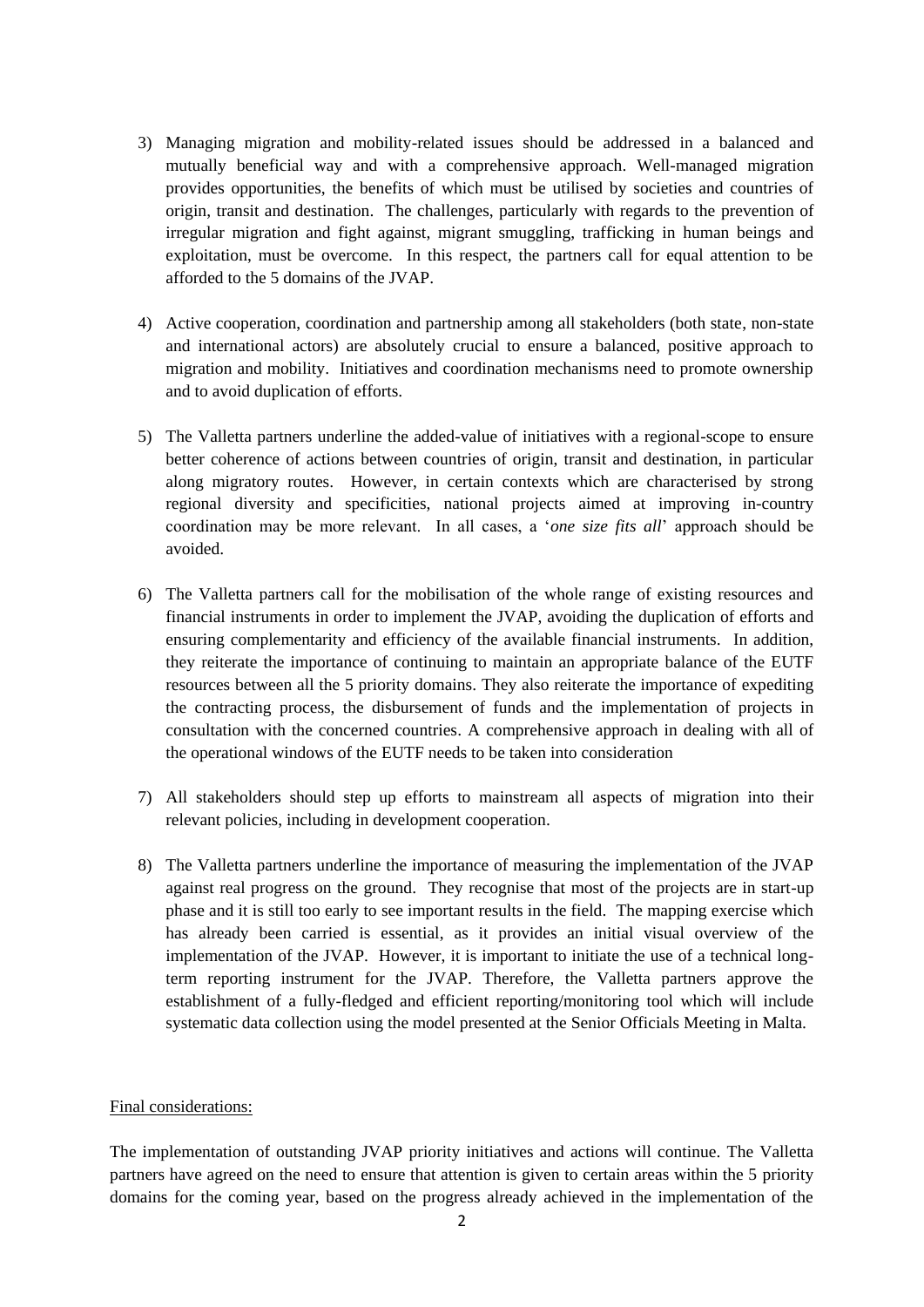JVAP as well as on both the specific and general recommendations put forward in the individual reports of the Rabat and Khartoum Processes. These areas, as well as the work programme for all partners, are based on the Valletta Declaration and on the implementation of the JVAP. In this context the Valletta partners wish to underscore the following key messages:

- 1) Vocational training, job creation and economic investment are crucial for addressing the root causes of irregular migration and forced displacement. In this sense, the partners call for renewed focus within domain 1 of support aimed at job-creation, vocational education and training as well as the creation of economic opportunities, especially for women and youth, in countries of origin and transit. These actions should also enhance the support to micro, smalland medium-sized enterprises in the formal and informal sectors and increased access to finance and should be accompanied by the development of employment and vocationaltraining policies and programmes.
- 2) In general, efforts should be pursued to promote legal migration and to consolidate mobility schemes. Student and researcher mobility is one of the objectives of the JVAP. Since Valletta, the number of Erasmus+ scholarships more than doubled, exceeding the Valletta priority action goal. Furthermore, several activities for the funding of the exchange of researchers have led to positive results. Further awareness-raising work could increase the number of applications from potential researchers and organisations,
- 3) There is a need to strengthen international protection and to step-up assistance, including its humanitarian dimensions, and to acknowledge that continued support is required to strengthen public institutions, policies and migration strategies. These efforts should lead to improved management of mixed migration flows, enhanced development prospects for refugees and other displaced persons and better protection of persons – including minors – in conformity with national standards and international conventions.
- 4) Efforts to manage migration flows jointly require a stronger focus on measures aimed at fighting trafficking in human beings and migrant smuggling, as well as implementing integrated border management and cross-border cooperation. Ongoing programmes for institutional capacity building, including training programmes and, where needed, provision of equipment, should continue as a matter of priority and be extended as appropriate. In addition, the fight against networks of migrant smugglers and traffickers in human beings in countries and regions of origin and transit must be stepped-up.
- 5) Efforts to fight against irregular migration should be continued and further strengthened, in line with existing agreements and international obligations on return and readmission, as well as mutually agreed arrangements. Preference should be given to voluntary return and to ensure that all returns are carried out in full respect of human rights and human dignity. Effective cooperation on return and sustainable reintegration is an integral part of a migration and mobility policy and makes the latter more effective and comprehensive.

The Valletta partners call for the specific and general recommendations put forward by the Analysis Reports of the Rabat and Khartoum Processes, as well as the concerns raised and suggestions made at this Senior Officials Meeting, to be taken into account in the further work of the Valletta framework. The partners request therefore that the dynamic created by Valletta be pursued under the oversight of the Khartoum and Rabat processes, and recommend the organisation of an annual Senior Officials